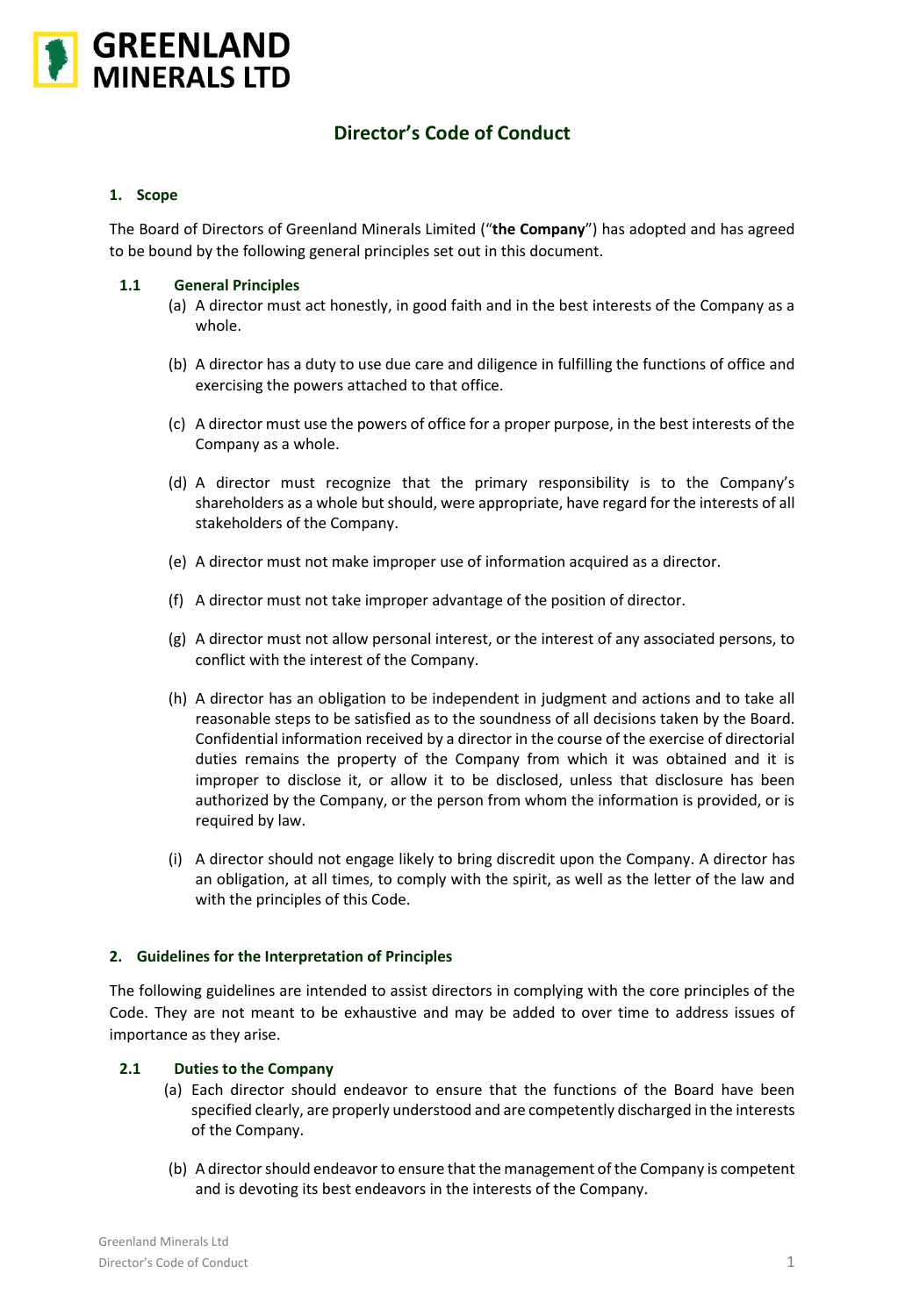

(c) In evaluating the interests of the Company, a director should take into account the interests of the shareholders as a whole, but where appropriate and / or required by law should take into account the interests of creditors and others.

# **2.2 Duties to Shareholders**

- (a) Each director should endeavor to ensure that the Company is financially viable, properly managed and constantly improved so as to protect and enhance the interests of the shareholders.
- (b) A director should seek to ensure that all shareholders or classes of shareholders are treated fairly according to their rights as between each other.
- (c) A director should consider whether any benefit to be received by the director or associated persons is of sufficient magnitude that the approval of shareholders should be sought. Even though not required by law.
- (d) A director who is appointed to the Board at the instigation of a party with a substantial interest in the Company, such as a major shareholder or a creditor, should recognise the particular sensitivity of the position. Fiduciary duty requires the director to make a contribution in the interest of the Company and the shareholders as a whole and not only in the interest of the party who nominated the director. Where obligations to other people or bodies preclude an independent position on the issue the director should disclose the position and seriously consider whether to be absent or refrain from participating in the Board's consideration of the issue. Before taking the decision to be absent, a director should consider whether that absence would deprive the Board of essential background or experience. The matter should be disclosed and resolved by the rest of the Board.

#### **2.3 Duties to Creditors**

(a) Whilst the obligations of a director are primarily owed to the Company (that is the shareholders as a whole), there are situations in which it is necessary to evaluate the interests of creditors. In cases of doubt, a director should, with some urgency, seek professional advice.

#### **2.4 Duties to Other Stakeholders**

(a) The Company and its directors must comply with the legal framework governing the Company's operations and must be conscious of the impact of the Company's business on society. Without limiting in any way the nature of the issues with which the director must be concerned in the running of the Company's business, particular attention should be paid to the environment, questions of occupational health and safety, industrial relations, equal opportunities for employees, the impact of competition and consumer protection rules, and other legislative initiatives that may arise from time to time. Although the director owes a primary duty to shareholders of the Company as a whole, the responsibilities imposed on the Company and the director under various acts of parliament clearly demand that the director evaluates actions in a broader social context.

#### **2.5 Due Diligence**

- (a) Where attendance at a Board meeting is not possible, a director should take appropriate steps to obtain leave of absence.
- (b) A director must acquire knowledge about the business of the Company, the statutory and regulatory requirements affecting directors in the discharge of their duties to the Company, and be aware of the physical, political and social environment in which it operates.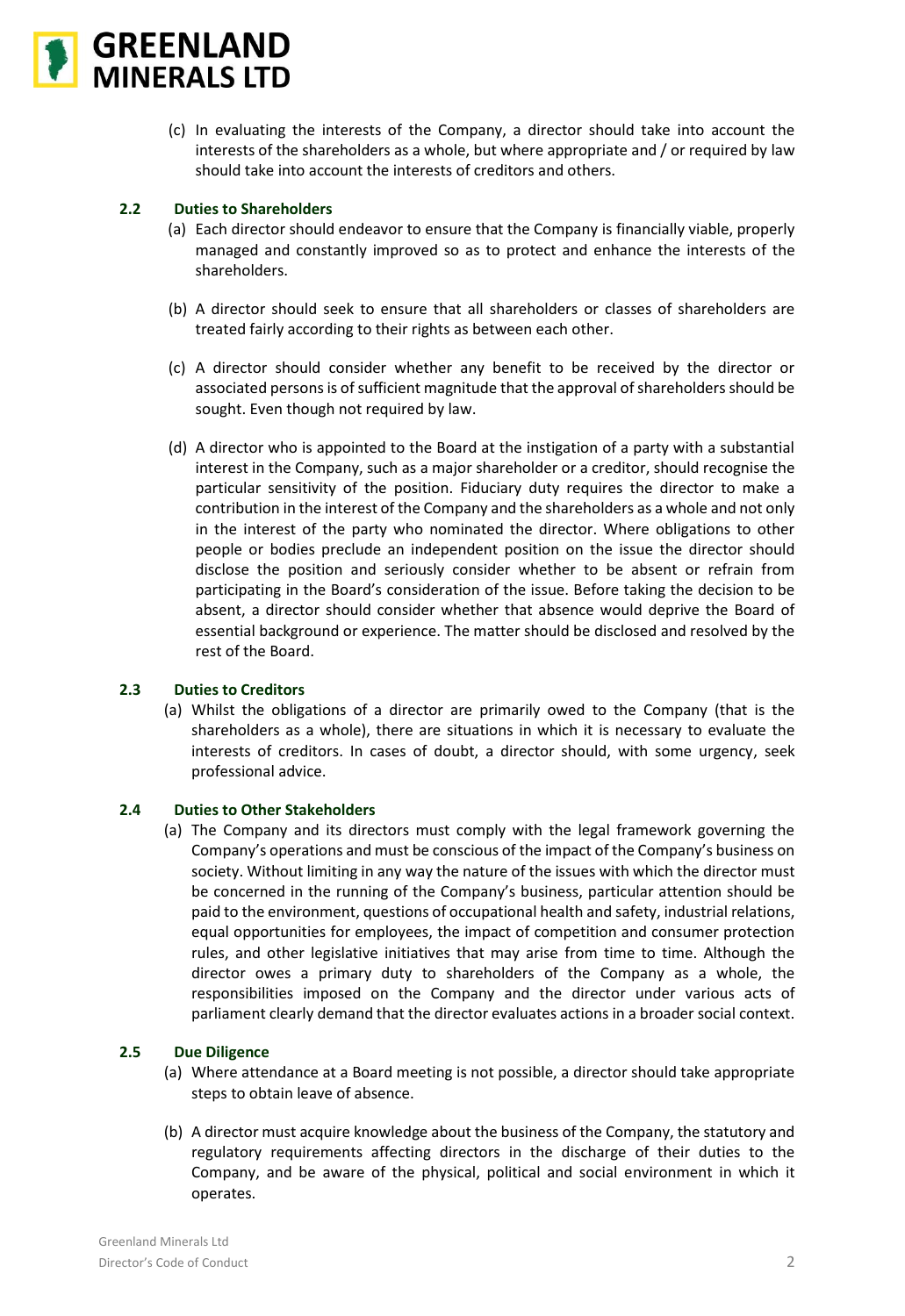

- (c) In order to be fully effective, a director should insist upon access to all relevant information in sufficient time to be considered by the Board. This information should be made available in sufficient time to allow proper consideration of all relevant issues. In the extreme circumstances where information is not provided the director should make an appropriate protest about the failure on the part of the Company to provide the information and if necessary abstain from voting on the particular matter on the basis that there has not been the time necessary and / or the information provided to consider the matter properly. Any abstention and the reasons for it should be included in the minutes. It may also be appropriate to vote against the motion or move for deferment until proper information is available.
- (d) A director should endeavor to ensure that systems are established within the Company to provide the Board, on a regular and timely basis, with necessary data to enable it to make a reasoned judgment and so discharged its duties of care and diligence. An internal audit of systems supporting the Board should be conducted regularly.
- (e) A director should endeavor to ensure that relations between the Board and the auditors and unimpeded access to the director. A director should be satisfied that the scope of the audit is adequate and that it is carried out thoroughly and with the full co-operation of management.
- (f) A director should endeavor to ensure that any company on whose board(s) he sits complies with the law and strives for the highest standards of business and ethical conduct.
- (g) A director shall endeavor to ensure that the Company complies with the listing rules of the Australian Securities Exchange and in particular those rules relating to any benefits that may be received by a director or an associated person from the Company by way of an issue of shares or any other transaction of a similar nature.
- (h) A director from time to time may need expert advice (whether it be legal, financial or some other professional advice and whether it relates to fiduciary or other duties) in order to discharge duties properly. The director should ensure, to the extent possible, that any advice obtained is independent of the Company. In that regard wherever necessary the services of advisers external to those advising the Company may need to be sought. The costs of obtaining independent advice will, where preauthorized by the Chairman be at the Company's expense; otherwise the costs must be borne by the director.

#### **2.6 Conflicts of Interest**

- (a) A director must not take improper advantage of the position as director to gain, directly or indirectly, a personal advantage or an advantage for any associated person.
- (b) The personal interests of a director, and those of family, must not be allowed to prevail over those of the Company's shareholders generally. A director should seek to avoid conflicts of interest wherever possible. Full disclosure of the conflict, or potential conflict, must be made to the Board. In considering these issues, account should be taken of the significance of the potential conflict for the Company and the possible consequences if it is not handled properly. Where a conflict does arise, a director must consider whether to refrain from participating in the debate and / or voting on the matter, whether to be absent from discussion of the matter, whether to arrange that the relevant Board papers are not sent, or, in an extreme case, whether to resign from the Board. Where a director chooses to be absent from the meeting, consideration should be given as to whether expertise that would be contributed by the director is otherwise available. In the case of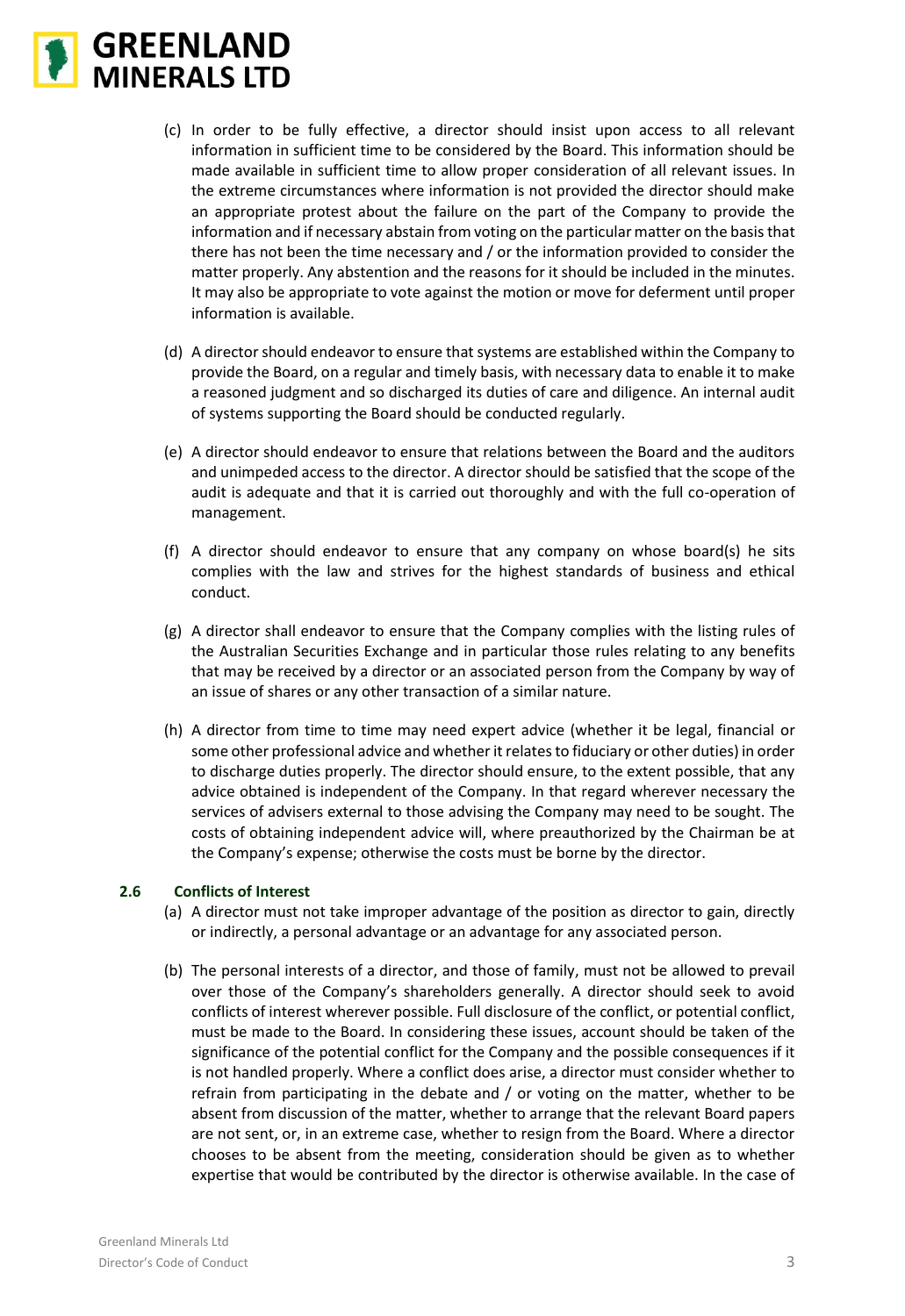

a continuing material conflict of interest a director should give careful consideration to resigning from the Board.

- (c) An director must always be alert to the potential for conflict of interest between management interests and the fiduciary duties as a director.
- (d) Dealing in the shares of the Company may give rise to dangers of breaching the duties of a director and should be undertaken with care and subject to Article 10. A director should not engage in the short terms trading of the Company's shares.
- (e) The payment of "success fees" in situations of potential conflict of interest is unacceptable.

## **2.7 Use of Information**

- (a) A director must not make improper use of information acquired by virtue of the position as a director. This prohibition applies irrespective of whether the director would gain, directly or indirectly, a personal advantage or an advantage for any associated person or might cause detriment to the Company.
- (b) Matters such as trade secrets, processes, methods, advertising or promotional programs, sales and statistics affecting financial results are particularly sensitive and must not be disclosed.
- (c) A director who takes the serious step of resignation on a point of principle should be disclosed to shareholders (perhaps through the stock exchange) or the appropriate regulator. In deciding whether or not to make public the reasons for resigning and composing any resignation statement, a director should have regard to the following:
	- the duty not to disclose confidential information so as to damage the Company;
	- the duty to act bona fide in the interests of the Company.
- (d) A director must respect the Company's obligations to provide absolute confidentiality regarding customer's affair. A director who has been nominated to the Board by outside parties should recognise the particular sensitivity of the position and should be especially careful not to disclose matters that are confidential to those outside parties, unless the prior agreement of the Board has been obtained.
- (e) A director must not buy or sell shares as a director of the Company while in possession of information which, if disclosed publicly, would be likely materially to affect the price of the Company's shares.
- (f) A director should ensure that any information which is not publicly available and which would have a material effect on the price or value of the Company's securities is not provided to anyone who may be influenced to subscribe, buy or sell share. Such information includes, but is not limited to drilling results; profit forecasts; proposed share issues; borrowings; impending takeovers; impending litigation; significant changes in operations; mineral resource or reserve statements; liquidity problems.
- (g) A director should ensure that adequate and timely disclosure is made to the stock exchange.